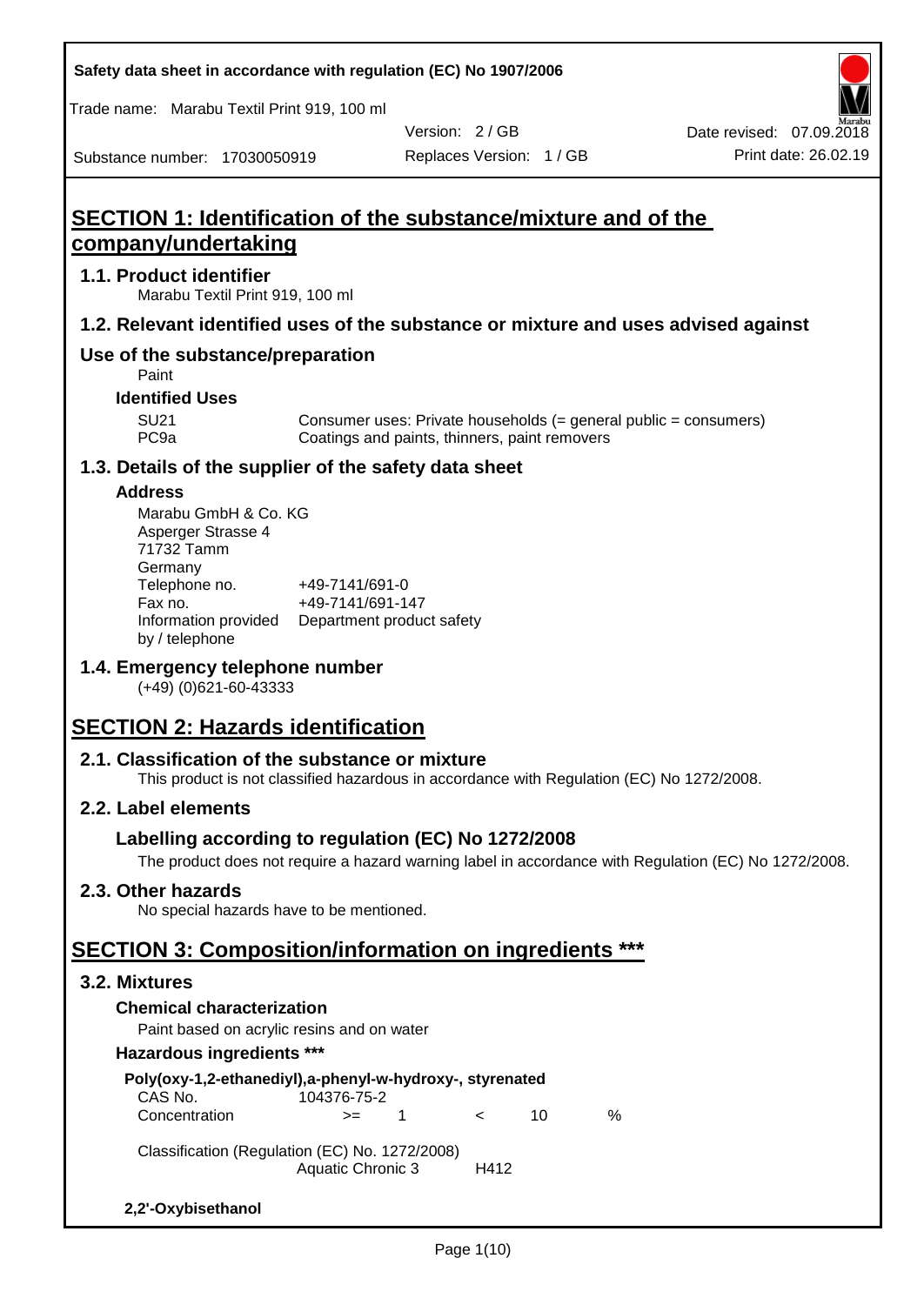| Safety data sheet in accordance with regulation (EC) No 1907/2006                    |                                                                                                                         |               |                                                      |                          |      |                          |
|--------------------------------------------------------------------------------------|-------------------------------------------------------------------------------------------------------------------------|---------------|------------------------------------------------------|--------------------------|------|--------------------------|
| Trade name: Marabu Textil Print 919, 100 ml                                          |                                                                                                                         |               |                                                      |                          |      |                          |
|                                                                                      |                                                                                                                         | Version: 2/GB |                                                      |                          |      | Date revised: 07.09.2018 |
| Substance number: 17030050919                                                        |                                                                                                                         |               |                                                      | Replaces Version: 1 / GB |      | Print date: 26.02.19     |
| CAS No.<br>EINECS no.<br>Registration no.<br>Concentration                           | 111-46-6<br>203-872-2<br>01-2119457857-21<br>$>=$                                                                       | 1             | $\lt$                                                | 10                       | %    |                          |
| Classification (Regulation (EC) No. 1272/2008)                                       | Acute Tox. 4<br>STOT RE 2                                                                                               |               | H302<br>H373                                         |                          |      |                          |
| <b>Bronopol (INN)</b><br>CAS No.<br>EINECS no.<br>Concentration                      | $52 - 51 - 7$<br>200-143-0<br>$>=$                                                                                      | 0,01          | $\prec$                                              | 0,1                      | $\%$ |                          |
| Classification (Regulation (EC) No. 1272/2008)                                       | Eye Dam. 1<br>Skin Irrit. 2<br>STOT SE 3<br>Acute Tox. 4<br>Acute Tox. 4<br>Aquatic Acute 1<br><b>Aquatic Chronic 1</b> |               | H318<br>H315<br>H335<br>H302<br>H312<br>H400<br>H410 |                          |      |                          |
| Concentration limits (Regulation (EC) No. 1272/2008)                                 | <b>Aquatic Acute 1</b><br>Aquatic Chronic<br>1                                                                          | H400<br>H410  | $M = 1$                                              | $M = 10$                 |      |                          |
| <b>Pyrithione zinc</b><br>CAS No.<br>EINECS no.<br>Registration no.<br>Concentration | 13463-41-7<br>236-671-3<br>01-2119511196-46<br>$>=$                                                                     | 0,01          | $\,<$                                                | 0,025                    | $\%$ |                          |
| Classification (Regulation (EC) No. 1272/2008)                                       | Acute Tox. 3<br>Acute Tox. 3<br>Eye Dam. 1<br>Aquatic Acute 1<br>Aquatic Chronic 1                                      |               | H301<br>H331<br>H318<br>H400<br>H410                 |                          |      |                          |
| Concentration limits (Regulation (EC) No. 1272/2008)                                 | Aquatic Acute 1<br>Aquatic Chronic                                                                                      | H400<br>H410  |                                                      | $M = 100$<br>$M = 10$    |      |                          |
| <b>SECTION 4: First aid measures</b>                                                 |                                                                                                                         |               |                                                      |                          |      |                          |

# **4.1. Description of first aid measures**

#### **After skin contact**

Wash with plenty of water and soap. Do NOT use solvents or thinners.

# **After eye contact**

Separate eyelids, wash the eyes thoroughly with water (15 min.). In case of irritation consult an oculist.

# **After ingestion**

Rinse mouth thoroughly with water. If larger amounts are swallowed or in the event of symptoms take medical treatment.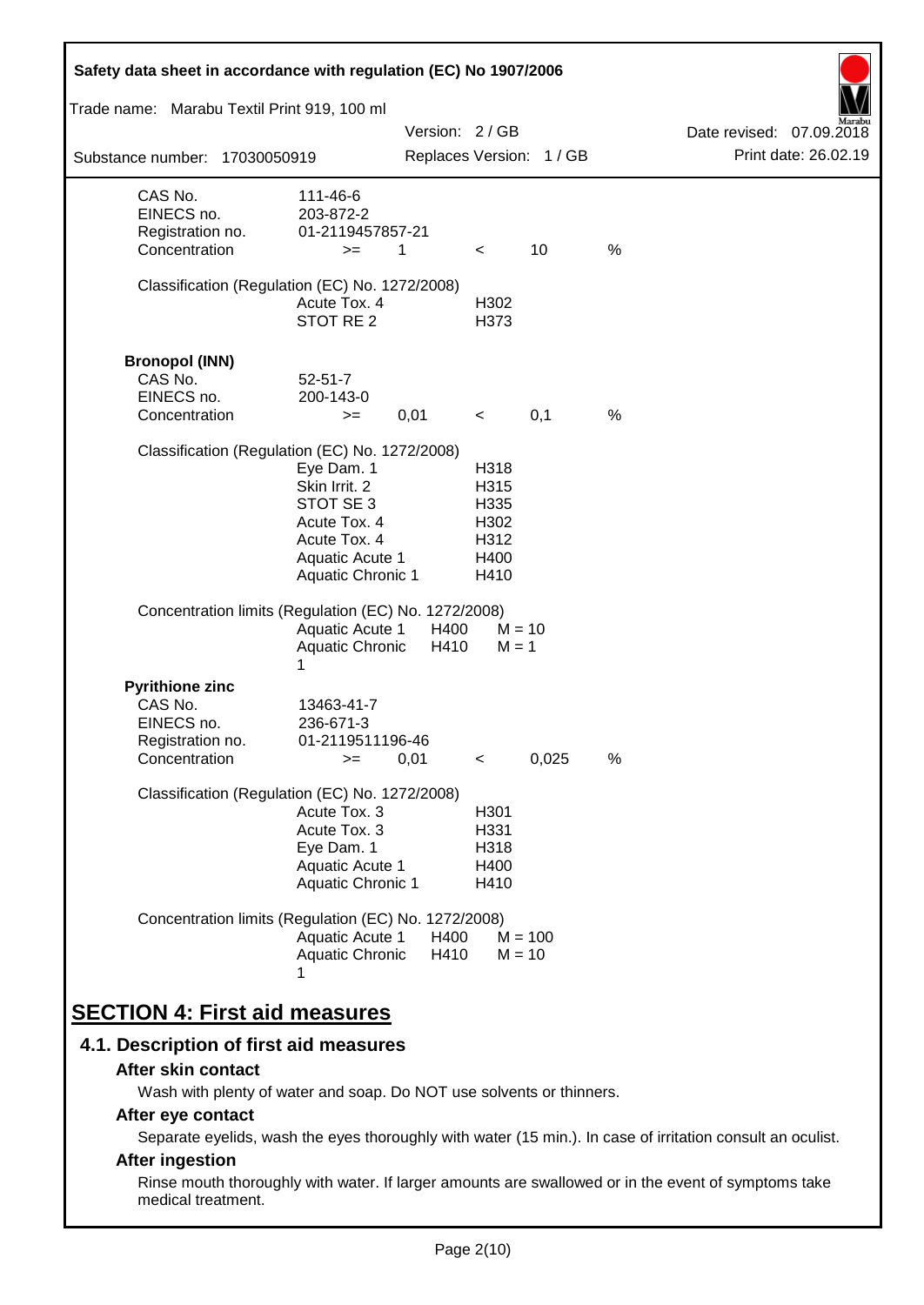**Safety data sheet in accordance with regulation (EC) No 1907/2006**

Trade name: Marabu Textil Print 919, 100 ml

Version: 2 / GB

Replaces Version: 1 / GB Print date: 26.02.19 Date revised: 07.09.2018

Substance number: 17030050919

- **4.2. Most important symptoms and effects, both acute and delayed** Until now no symptoms known so far.
- **4.3. Indication of any immediate medical attention and special treatment needed Hints for the physician / treatment**

Treat symptomatically

# **SECTION 5: Firefighting measures**

# **5.1. Extinguishing media**

# **Suitable extinguishing media**

Carbon dioxide, Foam, Sand, Water

# **5.2. Special hazards arising from the substance or mixture**

In the event of fire the following can be released: Carbon monoxide (CO); Carbon dioxide (CO2); dense black smoke

# **5.3. Advice for firefighters**

# **Other information**

Collect contaminated fire-fighting water separately, must not be discharged into the drains.

# **SECTION 6: Accidental release measures**

**6.1. Personal precautions, protective equipment and emergency procedures** No particular measures required.

#### **6.2. Environmental precautions** No particular measures required.

**6.3. Methods and material for containment and cleaning up** Clean preferably with a detergent - avoid use of solvents.

#### **6.4. Reference to other sections** Information regarding Safe handling, see Section 7. Information regarding personal protective measures, see Section 8. Information regarding waste disposal, see Section 13.

# **SECTION 7: Handling and storage**

# **7.1. Precautions for safe handling**

# **Advice on safe handling**

Avoid skin and eye contact. Smoking, eating and drinking shall be prohibited in application area.

**Advice on protection against fire and explosion**

No special measures required.

# **7.2. Conditions for safe storage, including any incompatibilities Requirements for storage rooms and vessels**

Store in frostfree conditions.

# **7.3. Specific end use(s)**

Paint

# **SECTION 8: Exposure controls/personal protection \*\*\***

# **8.1. Control parameters**

**Exposure limit values \*\*\***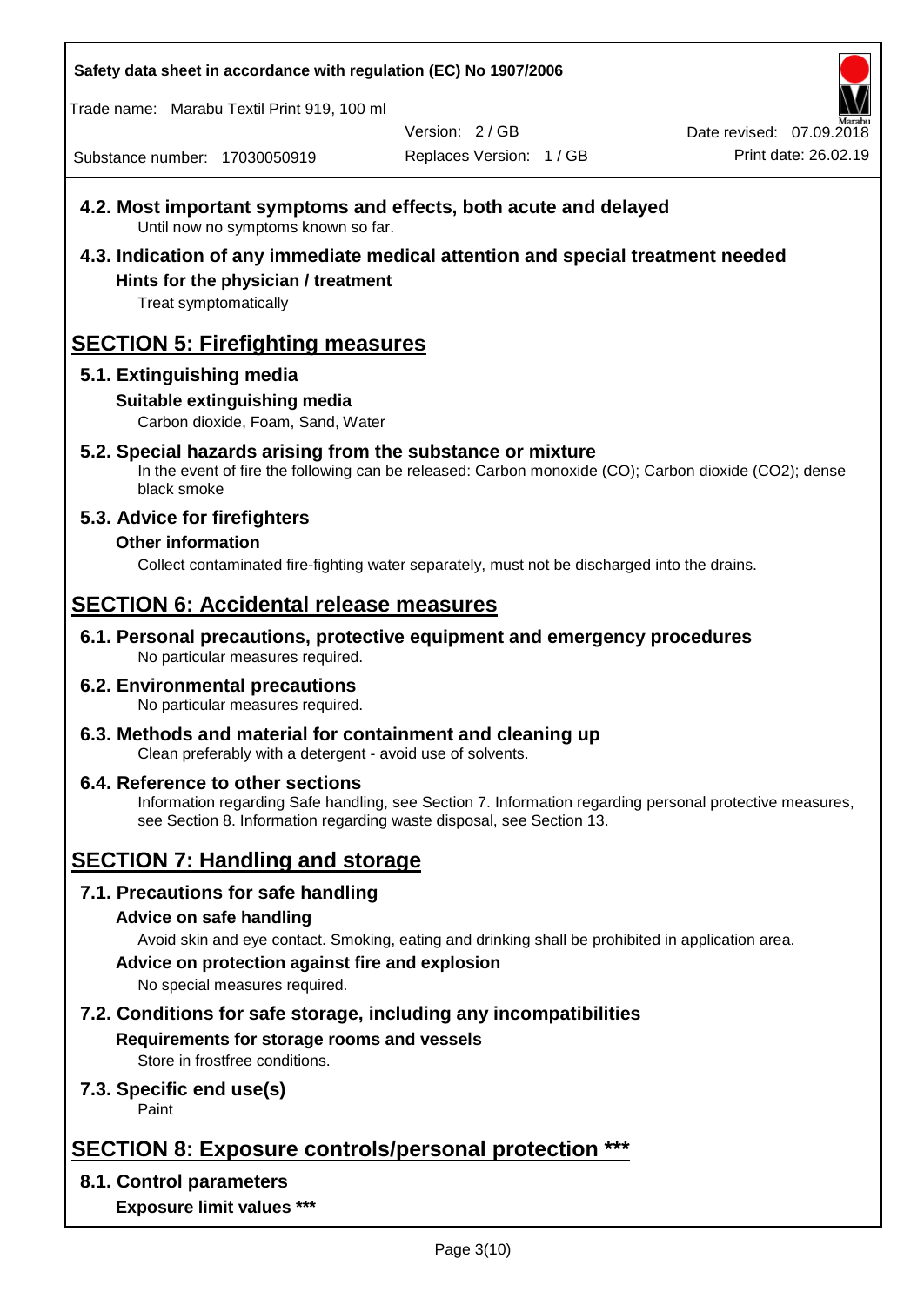|                                     |                                                     |                         | Safety data sheet in accordance with regulation (EC) No 1907/2006 |    |                   |                          |
|-------------------------------------|-----------------------------------------------------|-------------------------|-------------------------------------------------------------------|----|-------------------|--------------------------|
|                                     | Trade name: Marabu Textil Print 919, 100 ml         |                         |                                                                   |    |                   |                          |
|                                     |                                                     |                         | Version: 2/GB                                                     |    |                   | Date revised: 07.09.2018 |
|                                     | Substance number: 17030050919                       |                         | Replaces Version: 1 / GB                                          |    |                   | Print date: 26.02.19     |
| 2,2'-Oxybisethanol                  |                                                     |                         |                                                                   |    |                   |                          |
| List                                |                                                     | <b>EH40</b>             |                                                                   |    |                   |                          |
| <b>Type</b>                         |                                                     | <b>WEL</b>              |                                                                   |    |                   |                          |
| Value                               |                                                     | 101                     | mg/m <sup>3</sup>                                                 | 23 | ppm(V)            |                          |
| <b>Status: 2011</b>                 |                                                     |                         |                                                                   |    |                   |                          |
|                                     | Normal and branched chain alkanes, >=C7             |                         |                                                                   |    |                   |                          |
| List                                |                                                     | EH40                    |                                                                   |    |                   |                          |
| Value                               |                                                     | 1200                    | mg/m <sup>3</sup>                                                 |    |                   |                          |
| Cycloalkanes, >=C7                  |                                                     |                         |                                                                   |    |                   |                          |
| List                                |                                                     | <b>EH40</b>             |                                                                   |    |                   |                          |
| Value                               |                                                     | 800                     | mg/m <sup>3</sup>                                                 |    |                   |                          |
| <b>Other information</b>            |                                                     |                         |                                                                   |    |                   |                          |
|                                     | There are not known any further control parameters. |                         |                                                                   |    |                   |                          |
|                                     | <b>Derived No/Minimal Effect Levels (DNEL/DMEL)</b> |                         |                                                                   |    |                   |                          |
| 2,2'-Oxybisethanol                  |                                                     |                         |                                                                   |    |                   |                          |
| Type of value                       |                                                     |                         | Derived No Effect Level (DNEL)                                    |    |                   |                          |
| Reference group                     |                                                     | Worker                  |                                                                   |    |                   |                          |
| Duration of exposure                |                                                     | Long term<br>inhalative |                                                                   |    |                   |                          |
| Route of exposure<br>Mode of action |                                                     |                         | Local effects                                                     |    |                   |                          |
| Concentration                       |                                                     |                         | 60                                                                |    | mg/m <sup>3</sup> |                          |
|                                     |                                                     |                         |                                                                   |    |                   |                          |
| Type of value                       |                                                     |                         | Derived No Effect Level (DNEL)                                    |    |                   |                          |
| Reference group                     |                                                     | Worker                  |                                                                   |    |                   |                          |
| Duration of exposure                |                                                     | Long term               |                                                                   |    |                   |                          |
| Route of exposure                   |                                                     | dermal                  |                                                                   |    |                   |                          |
| Mode of action                      |                                                     |                         | Systemic effects                                                  |    |                   |                          |
| Concentration                       |                                                     |                         | 106                                                               |    | mg/kg/d           |                          |
| Type of value                       |                                                     |                         | Derived No Effect Level (DNEL)                                    |    |                   |                          |
| Reference group                     |                                                     | Consumer                |                                                                   |    |                   |                          |
| Duration of exposure                |                                                     | Long term               |                                                                   |    |                   |                          |
| Route of exposure                   |                                                     | inhalative              |                                                                   |    |                   |                          |
| Mode of action                      |                                                     |                         | Local effects                                                     |    |                   |                          |
| Concentration                       |                                                     |                         | 12                                                                |    | mg/m <sup>3</sup> |                          |
| Type of value                       |                                                     |                         | Derived No Effect Level (DNEL)                                    |    |                   |                          |
| Reference group                     |                                                     | Consumer                |                                                                   |    |                   |                          |
| Duration of exposure                |                                                     | Long term               |                                                                   |    |                   |                          |
| Route of exposure                   |                                                     | dermal                  |                                                                   |    |                   |                          |
| Mode of action                      |                                                     |                         | Systemic effects                                                  |    |                   |                          |
| Concentration                       |                                                     |                         | 53                                                                |    | mg/kg/d           |                          |
|                                     | <b>Predicted No Effect Concentration (PNEC)</b>     |                         |                                                                   |    |                   |                          |
| 2,2'-Oxybisethanol                  |                                                     |                         |                                                                   |    |                   |                          |
| Type of value                       |                                                     | <b>PNEC</b>             |                                                                   |    |                   |                          |
| <b>Type</b>                         |                                                     | Freshwater              |                                                                   |    |                   |                          |
| Concentration                       |                                                     |                         | 10                                                                |    | mg/l              |                          |
| Type of value                       |                                                     | <b>PNEC</b>             |                                                                   |    |                   |                          |
| <b>Type</b>                         |                                                     | Saltwater               |                                                                   |    |                   |                          |
| Concentration                       |                                                     |                         | 1                                                                 |    | mg/l              |                          |
|                                     |                                                     |                         |                                                                   |    |                   |                          |
| Type of value                       |                                                     | <b>PNEC</b>             |                                                                   |    |                   |                          |
| <b>Type</b>                         |                                                     |                         | Water (intermittent release)                                      |    |                   |                          |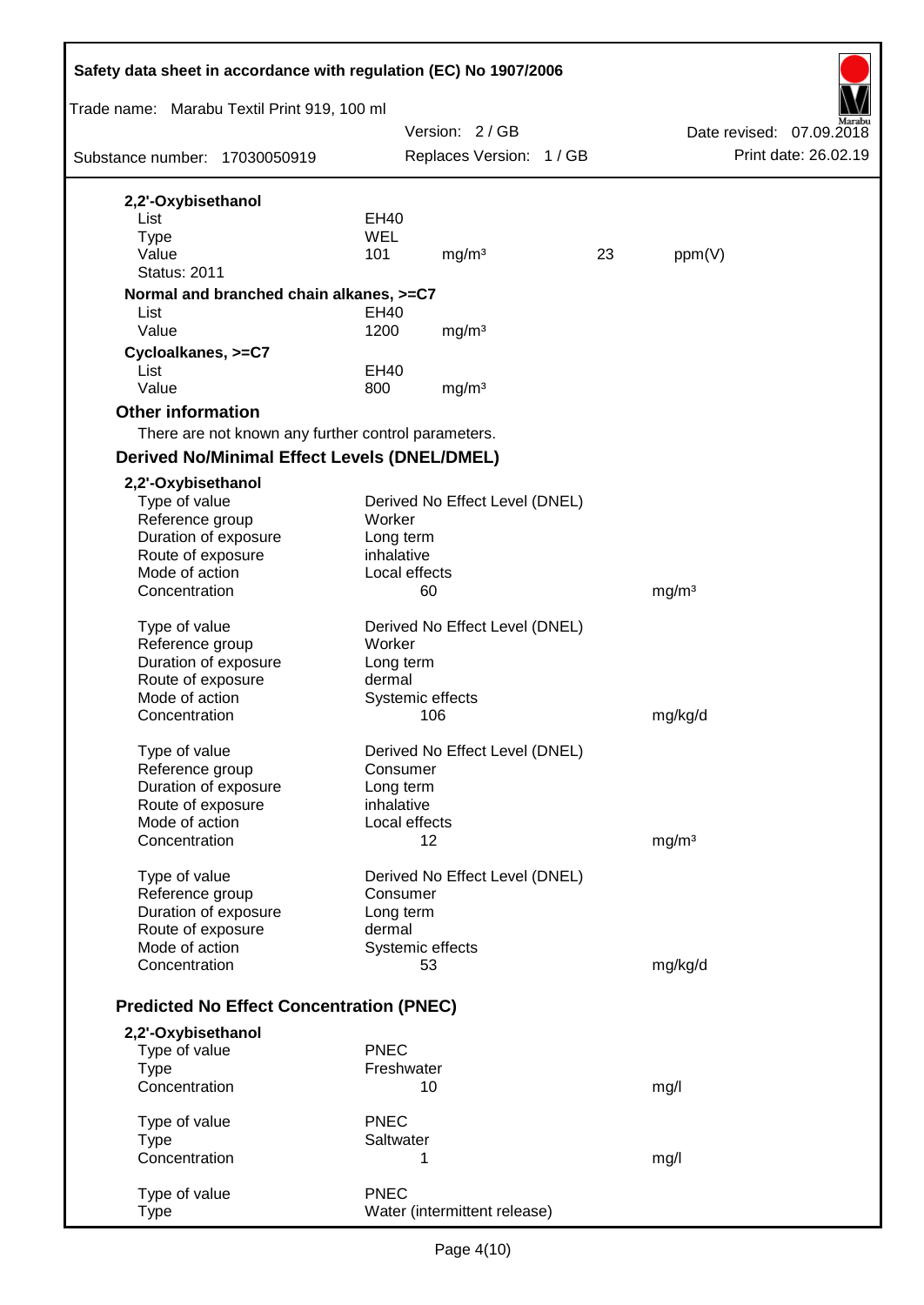| Safety data sheet in accordance with regulation (EC) No 1907/2006                                                                         |                                                      |                       |   |                          |
|-------------------------------------------------------------------------------------------------------------------------------------------|------------------------------------------------------|-----------------------|---|--------------------------|
| Trade name: Marabu Textil Print 919, 100 ml                                                                                               |                                                      |                       |   |                          |
|                                                                                                                                           | Version: 2/GB                                        |                       |   | Date revised: 07.09.2018 |
| Substance number: 17030050919                                                                                                             | Replaces Version: 1 / GB                             |                       |   | Print date: 26.02.19     |
| Concentration                                                                                                                             | 10                                                   |                       |   | mg/l                     |
| Type of value<br><b>Type</b><br>Concentration                                                                                             | <b>PNEC</b><br>Sewage treatment plant (STP)<br>199,5 |                       |   | mg/l                     |
| Type of value<br><b>Type</b><br>Concentration                                                                                             | <b>PNEC</b><br>Freshwater sediment<br>20,9           |                       |   | mg/kg                    |
| Type of value<br><b>Type</b><br>Concentration                                                                                             | <b>PNEC</b><br>Marine sediment<br>2,09               |                       |   | mg/kg                    |
| Type of value<br><b>Type</b><br>Concentration                                                                                             | <b>PNEC</b><br>Soil<br>1,53                          |                       |   | mg/kg                    |
| 8.2. Exposure controls<br><b>Exposure controls</b><br>Provide adequate ventilation.<br><b>SECTION 9: Physical and chemical properties</b> |                                                      |                       |   |                          |
| 9.1. Information on basic physical and chemical properties                                                                                |                                                      |                       |   |                          |
| Form<br><b>Colour</b><br><b>Odour</b>                                                                                                     | liquid<br>coloured<br>odourless                      |                       |   |                          |
| <b>Odour threshold</b><br>Remarks                                                                                                         | No data available                                    |                       |   |                          |
| pH value                                                                                                                                  |                                                      |                       |   |                          |
| Value<br>Temperature<br>Method                                                                                                            | $\overline{7}$<br>20<br><b>WTW PH 340</b>            | to<br>$\rm ^{\circ}C$ | 9 |                          |
| <b>Melting point</b><br>Remarks                                                                                                           | not determined                                       |                       |   |                          |
| <b>Freezing point</b><br>Remarks                                                                                                          | not determined                                       |                       |   |                          |
| Initial boiling point and boiling range                                                                                                   |                                                      |                       |   |                          |
| Value<br>Pressure<br>Source                                                                                                               | 100<br>appr.<br>1.013<br>Literature value            | hPa                   |   | $^{\circ}C$              |
| <b>Flash point</b>                                                                                                                        |                                                      |                       |   |                          |
| Remarks                                                                                                                                   | Not applicable                                       |                       |   |                          |
| Evaporation rate (ether $= 1$ ) :<br>Remarks                                                                                              | not determined                                       |                       |   |                          |
| <b>Flammability (solid, gas)</b><br>Not applicable                                                                                        |                                                      |                       |   |                          |
| Upper/lower flammability or explosive limits                                                                                              |                                                      |                       |   |                          |
| Remarks                                                                                                                                   | not determined                                       |                       |   |                          |
| Vapour pressure                                                                                                                           |                                                      |                       |   |                          |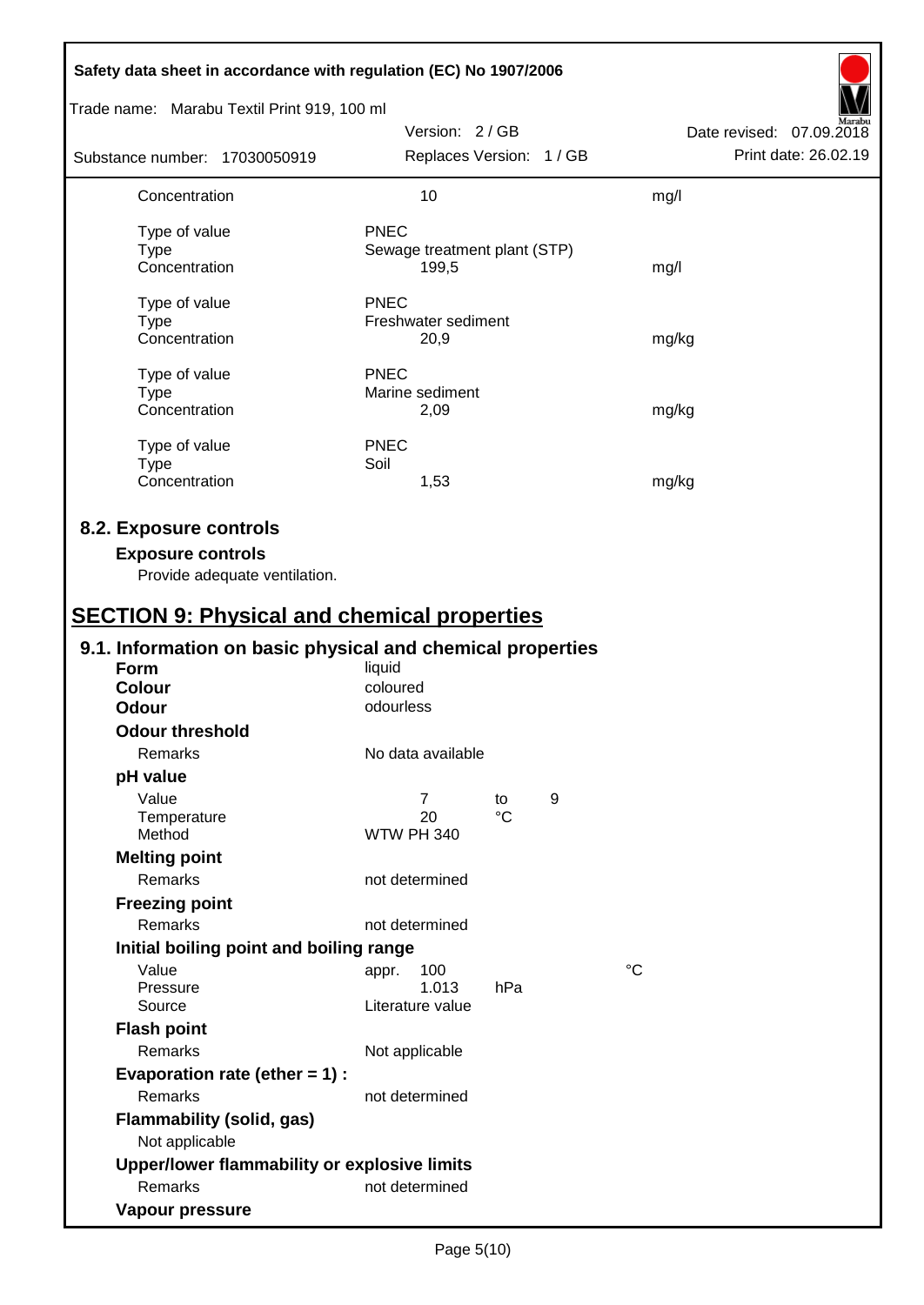| Safety data sheet in accordance with regulation (EC) No 1907/2006                                               |                                                                   |                          |
|-----------------------------------------------------------------------------------------------------------------|-------------------------------------------------------------------|--------------------------|
| Trade name: Marabu Textil Print 919, 100 ml                                                                     | Version: 2/GB                                                     | Date revised: 07.09.2018 |
| Substance number: 17030050919                                                                                   | Replaces Version: 1 / GB                                          | Print date: 26.02.19     |
| Value                                                                                                           | hPa<br>23<br>appr.                                                |                          |
| Temperature<br>Method                                                                                           | 20<br>°C<br>Value taken from the literature                       |                          |
| <b>Vapour density</b>                                                                                           |                                                                   |                          |
| Remarks                                                                                                         | not determined                                                    |                          |
| <b>Density</b>                                                                                                  |                                                                   |                          |
| Value                                                                                                           | 1,23                                                              | g/cm <sup>3</sup>        |
| Temperature<br>Method                                                                                           | 20<br>°C<br><b>DIN EN ISO 2811</b>                                |                          |
| Solubility in water                                                                                             |                                                                   |                          |
| Remarks                                                                                                         | miscible                                                          |                          |
| Ignition temperature                                                                                            |                                                                   |                          |
| <b>Remarks</b>                                                                                                  | not determined                                                    |                          |
| <b>Viscosity</b>                                                                                                |                                                                   |                          |
| dynamic                                                                                                         |                                                                   |                          |
| Value<br>Temperature                                                                                            | 10000<br>25000<br>to<br>$^{\circ}C$<br>20                         | mPa.s                    |
| Method                                                                                                          | <b>Brookfield</b>                                                 |                          |
| 9.2. Other information<br><b>Other information</b><br>None known<br><b>SECTION 10: Stability and reactivity</b> |                                                                   |                          |
| 10.1. Reactivity<br>None                                                                                        |                                                                   |                          |
| 10.2. Chemical stability<br>No hazardous reactions known.                                                       |                                                                   |                          |
| 10.3. Possibility of hazardous reactions<br>No hazardous reactions known.                                       |                                                                   |                          |
| 10.4. Conditions to avoid<br>No hazardous reactions known.                                                      |                                                                   |                          |
| 10.5. Incompatible materials<br>None                                                                            |                                                                   |                          |
| 10.6. Hazardous decomposition products<br>No hazardous decomposition products known.                            |                                                                   |                          |
| <b>SECTION 11: Toxicological information</b>                                                                    |                                                                   |                          |
| 11.1. Information on toxicological effects                                                                      |                                                                   |                          |
| <b>Acute dermal toxicity</b>                                                                                    |                                                                   |                          |
| Remarks                                                                                                         | Based on available data, the classification criteria are not met. |                          |
| <b>Acute inhalational toxicity</b>                                                                              |                                                                   |                          |
| Remarks                                                                                                         | Based on available data, the classification criteria are not met. |                          |
| <b>Skin corrosion/irritation</b>                                                                                |                                                                   |                          |
| Remarks                                                                                                         | Based on available data, the classification criteria are not met. |                          |
| Serious eye damage/irritation                                                                                   |                                                                   |                          |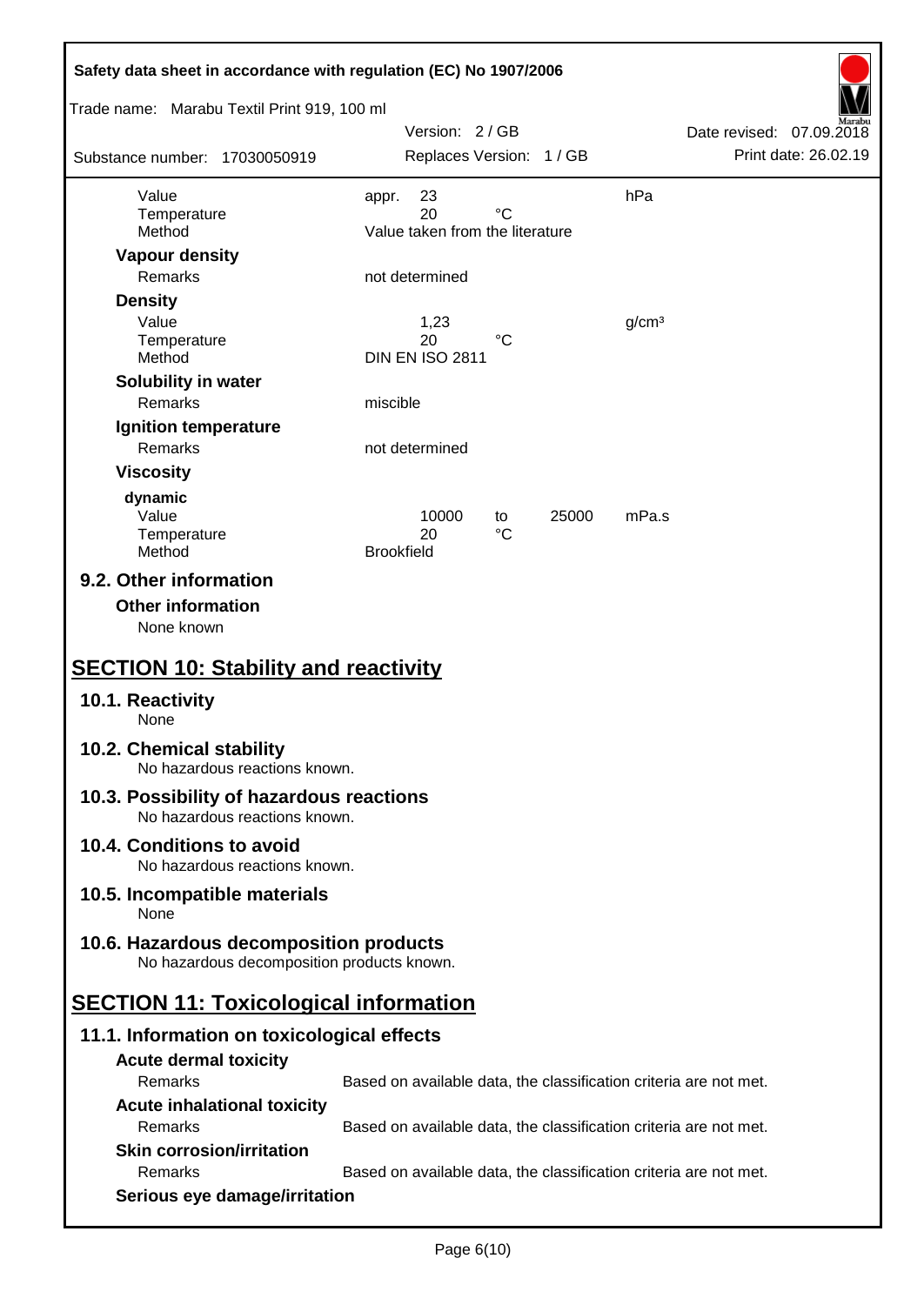|  |  | Safety data sheet in accordance with regulation (EC) No 1907/2006 |
|--|--|-------------------------------------------------------------------|
|  |  |                                                                   |

Trade name: Marabu Textil Print 919, 100 ml

| Substance number: 17030050919       | Version: 2/GB                                | Replaces Version: 1 / GB                                          | Date revised: 07.09.2018 | Marabu<br>Print date: 26.02.19 |
|-------------------------------------|----------------------------------------------|-------------------------------------------------------------------|--------------------------|--------------------------------|
| Remarks                             |                                              | Based on available data, the classification criteria are not met. |                          |                                |
| <b>Sensitization</b>                |                                              |                                                                   |                          |                                |
| <b>Remarks</b>                      |                                              | Based on available data, the classification criteria are not met. |                          |                                |
| <b>Mutagenicity</b>                 |                                              |                                                                   |                          |                                |
| <b>Remarks</b>                      |                                              | Based on available data, the classification criteria are not met. |                          |                                |
| <b>Reproductive toxicity</b>        |                                              |                                                                   |                          |                                |
| <b>Remarks</b>                      |                                              | Based on available data, the classification criteria are not met. |                          |                                |
| Carcinogenicity                     |                                              |                                                                   |                          |                                |
| <b>Remarks</b>                      |                                              | Based on available data, the classification criteria are not met. |                          |                                |
|                                     | <b>Specific Target Organ Toxicity (STOT)</b> |                                                                   |                          |                                |
| Single exposure<br><b>Remarks</b>   |                                              | Based on available data, the classification criteria are not met. |                          |                                |
| <b>Repeated exposure</b><br>Remarks |                                              | Based on available data, the classification criteria are not met. |                          |                                |

#### **Aspiration hazard**

Based on available data, the classification criteria are not met.

#### **Experience in practice**

Provided all the recommended protective and safety precautions are taken, experience shows that no risk to health can be expected.

#### **Other information**

There are no data available on the mixture itself.

The mixture has been assessed following the additivity method of the GHS/CLP Regulation (EC) No 1272/2008.

# **SECTION 12: Ecological information**

# **12.1. Toxicity**

#### **General information**

There are no data available on the mixture itself.Do not allow to enter drains or water courses.The mixture has been assessed following the summation method of the CLP Regulation (EC) No 1272/2008 and is not classified as dangerous for the environment, but contains substance(s) dangerous for the environment. See section 3 for further details.

# **12.2. Persistence and degradability**

#### **General information**

There are no data available on the mixture itself.

#### **12.3. Bioaccumulative potential**

#### **General information**

There are no data available on the mixture itself.

#### **12.4. Mobility in soil**

#### **General information**

There are no data available on the mixture itself.

# **12.5. Results of PBT and vPvB assessment**

# **General information**

There are no data available on the mixture itself.

## **12.6. Other adverse effects**

#### **General information**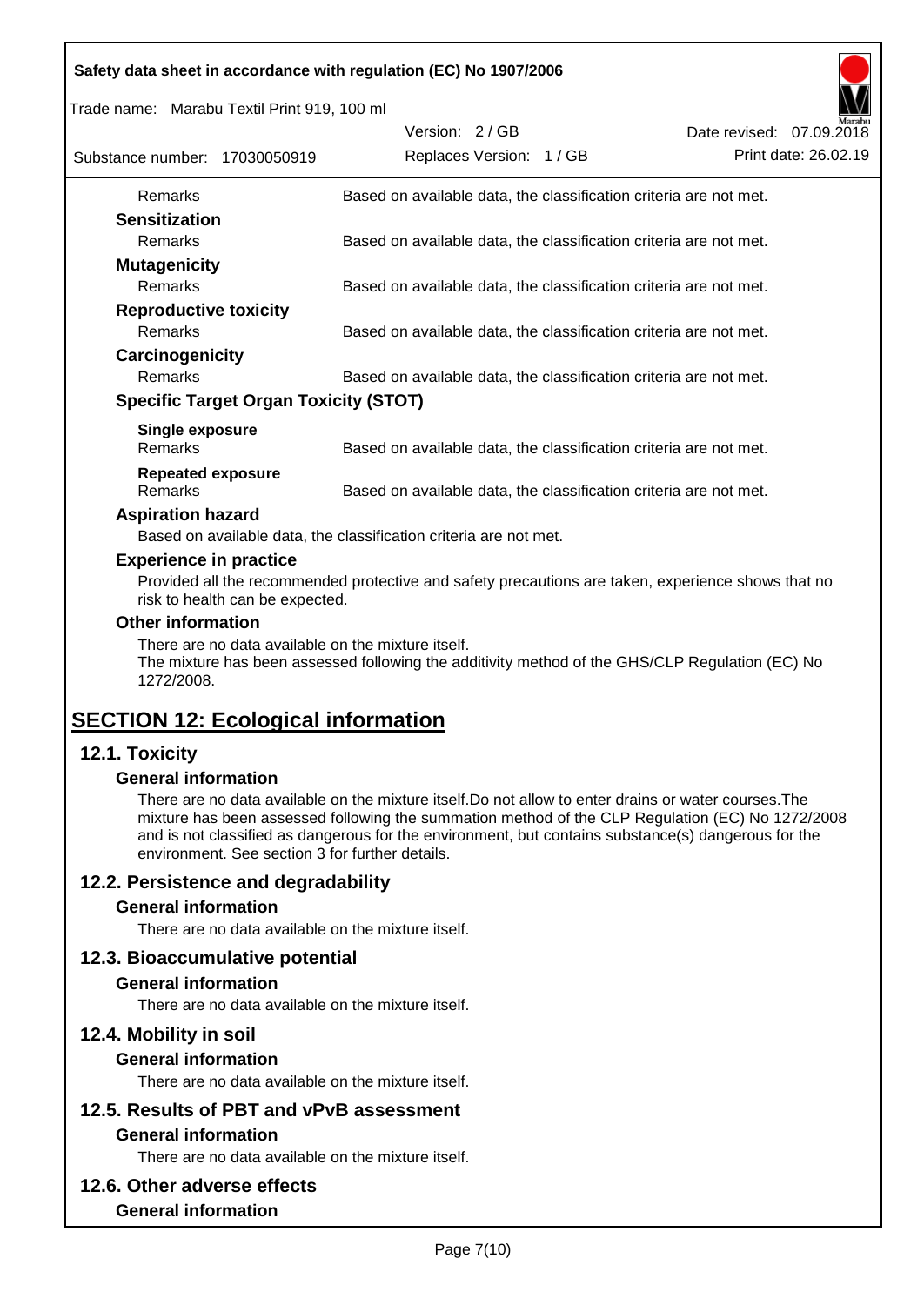#### **Safety data sheet in accordance with regulation (EC) No 1907/2006**

Trade name: Marabu Textil Print 919, 100 ml

Version: 2 / GB

Substance number: 17030050919

Replaces Version: 1 / GB Print date: 26.02.19 Date revised: 07.09.2018

There are no data available on the mixture itself.

# **SECTION 13: Disposal considerations**

## **13.1. Waste treatment methods**

#### **Disposal recommendations for the product**

The product can be placed with other household refuse. Small residues in containers can be washed-out with water and put into the drainage system.

#### **Disposal recommendations for packaging**

Packaging that cannot be cleaned should be disposed off as product waste. Completely emptied packagings can be given for recycling.

# **SECTION 14: Transport information**

#### **Land transport ADR/RID**

Non-dangerous goods

- **14.1. UN number**
	- UN -
- **14.2. UN proper shipping name**

| 14.3. Transport hazard class(es) |  |
|----------------------------------|--|
| Class                            |  |
| Label                            |  |
| 14.4. Packing group              |  |
| Packing group                    |  |
| <b>Transport category</b>        |  |
| 14.5. Environmental hazards      |  |

#### **Marine transport IMDG/GGVSee**

The product does not constitute a hazardous substance in sea transport.

- **14.1. UN number**
	- UN -

-

- **14.2. UN proper shipping name**
- **14.3. Transport hazard class(es) Class** 
	- Subsidiary risk
- **14.4. Packing group**
	- Packing group
- **14.5. Environmental hazards** no

#### **Air transport ICAO/IATA**

The product does not constitute a hazardous substance in air transport.

- **14.1. UN number**
- UN -

-

- **14.2. UN proper shipping name**
- **14.3. Transport hazard class(es)** Class Subsidiary risk **14.4. Packing group** Packing group **14.5. Environmental hazards**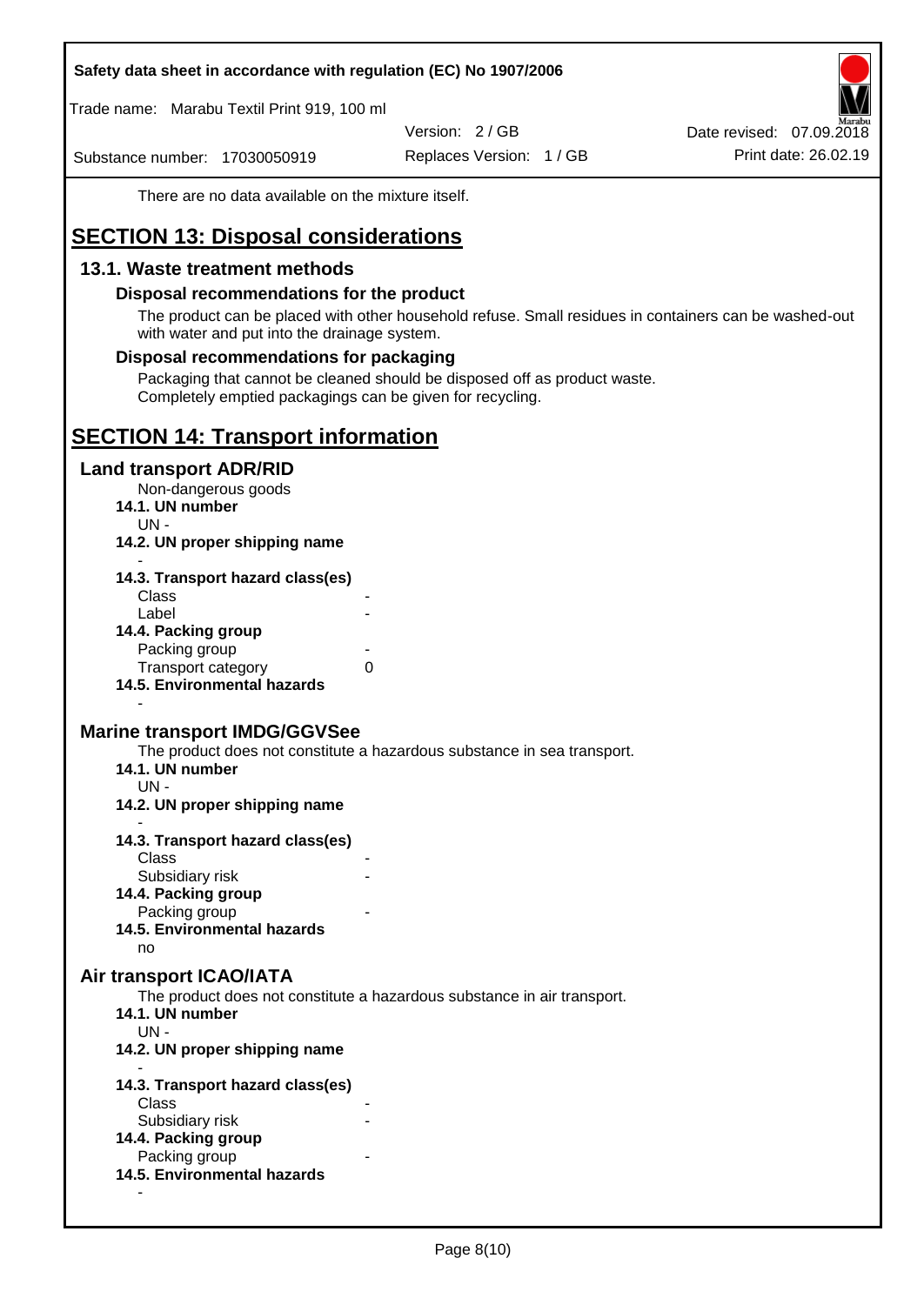| Safety data sheet in accordance with regulation (EC) No 1907/2006 |  |
|-------------------------------------------------------------------|--|
|-------------------------------------------------------------------|--|

Trade name: Marabu Textil Print 919, 100 ml

Version: 2 / GB

Replaces Version: 1 / GB Print date: 26.02.19 Date revised: 07.09.2018

Substance number: 17030050919

# **Information for all modes of transport**

**14.6. Special precautions for user**

Transport within the user's premises:

Always transport in closed containers that are upright and secure.

Ensure that persons transporting the product know what to do in the event of an accident or spillage.

#### **Other information**

**14.7. Transport in bulk according to Annex II of Marpol and the IBC Code** no

# **SECTION 15: Regulatory information \*\*\***

#### **15.1. Safety, health and environmental regulations/legislation specific for the substance or mixture**

**VOC \*\*\***

| VOC (EU) | 9,03 | $\%$ |     |
|----------|------|------|-----|
| VOC (EU) |      | 112  | g/l |

#### **Other information**

The product does not contain substances of very high concern (SVHC).

#### **Other information**

All components are contained in the AICS inventory. All components are contained in the DSL inventory. All components are contained in the IECSC inventory. All components are contained in the ECL inventory. All components are contained in the TSCA inventory or exempted.

# **15.2. Chemical safety assessment**

For this preparation a chemical safety assessment has not been carried out.

# **SECTION 16: Other information**

#### **Hazard statements listed in Chapter 3**

| H301                                      | Toxic if swallowed.                                                |
|-------------------------------------------|--------------------------------------------------------------------|
| H302                                      | Harmful if swallowed.                                              |
| H312                                      | Harmful in contact with skin.                                      |
| H315                                      | Causes skin irritation.                                            |
| H318                                      | Causes serious eye damage.                                         |
| H331                                      | Toxic if inhaled.                                                  |
| H <sub>335</sub>                          | May cause respiratory irritation.                                  |
| H373                                      | May cause damage to organs through prolonged or repeated exposure: |
| H400                                      | Very toxic to aquatic life.                                        |
| H410                                      | Very toxic to aquatic life with long lasting effects.              |
| H412                                      | Harmful to aquatic life with long lasting effects.                 |
| <b>CLP categories listed in Chapter 3</b> |                                                                    |
| Acute Tox, 3                              | Acute toxicity, Category 3                                         |
| Acute Tox, 4                              | Acute toxicity, Category 4                                         |
| Aquatic Acute 1                           | Hazardous to the aquatic environment, acute, Category 1            |
| <b>Aquatic Chronic 1</b>                  | Hazardous to the aquatic environment, chronic, Category 1          |
| Aquatic Chronic 3                         | Hazardous to the aquatic environment, chronic, Category 3          |
| Eye Dam. 1                                | Serious eye damage, Category 1                                     |
| Skin Irrit. 2                             | Skin irritation, Category 2                                        |
| STOT RE 2                                 | Specific target organ toxicity - repeated exposure, Category 2     |
| STOT SE3                                  | Specific target organ toxicity - single exposure, Category 3       |
| <b>Supplemental information</b>           |                                                                    |